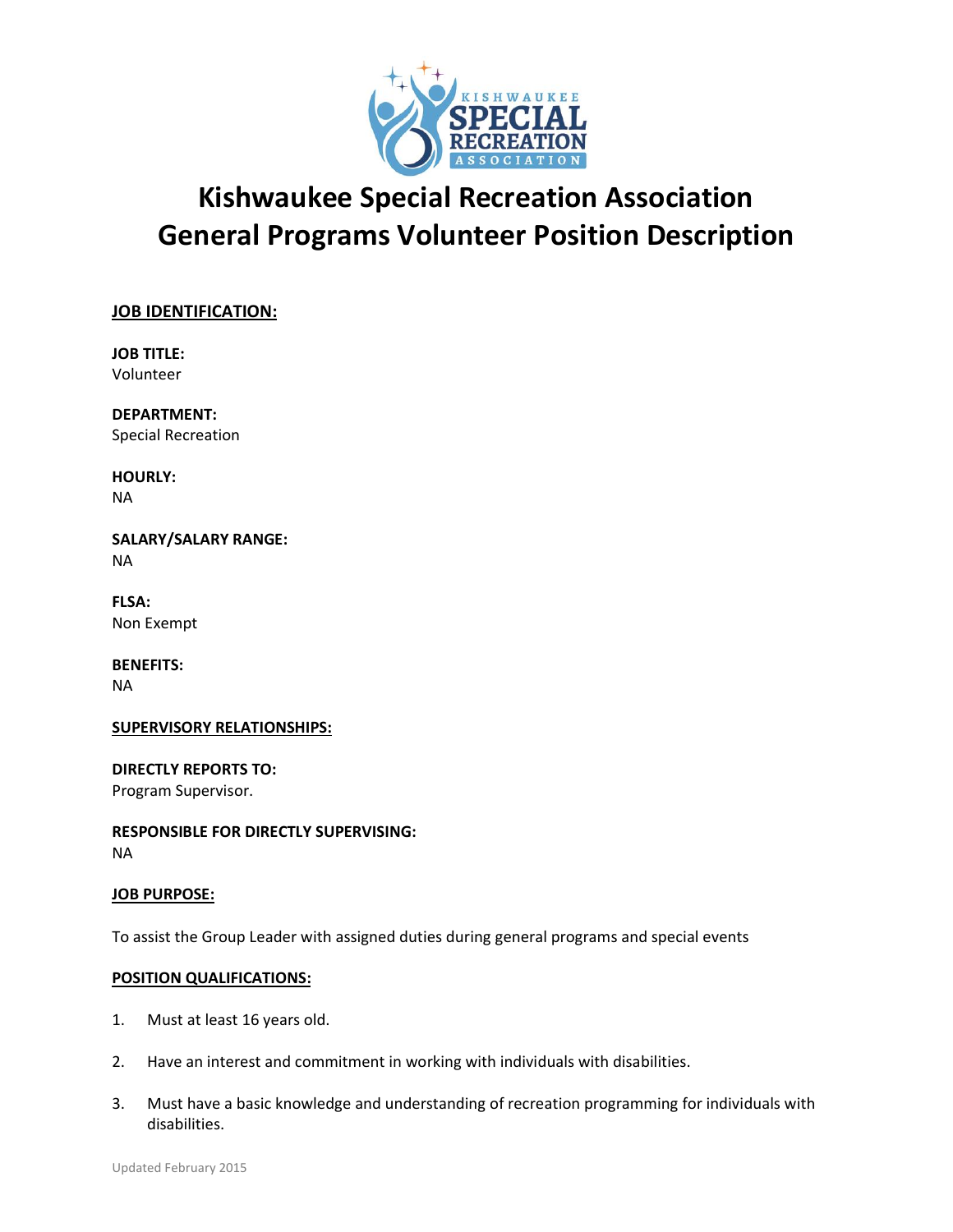- 4. Must demonstrate an ability to work effectively with KSRA staff and individuals who have a disability.
- 5. Must be highly motivated and enthusiastic in order to provide a quality experience for those participating in the programs.
- 6. Must demonstrate dependability, promptness and punctuality.
- 7. Be a team player, promoting group cohesiveness.
- 8. Be safety conscious.
- 9. Ability to engage in activities requiring physical exertion. Ability to perform required duties under stressful situations.

## **ESSENTIAL DUTIES & CONDUCT:**

- 1. Attend orientation prior to the start of KSRA activities.
- 2. Arrive at activity 15 minutes prior to starting and remain until activity is finished as determined by the Program Supervisor.
- 3. Assist KSRA staff in providing a safe, fun and exciting experience for the participants.
- 4. Be good role models for the participants.
- 5. Honesty.
- 6. Capably perform assigned tasks in an efficient and prompt manner.
- 7. Carefully following supervisors' job instructions.
- 8. Wear adequate and appropriate dress (see Volunteer Manual for details).
- 9. Have good:
	- a. Personal hygiene.
	- b. Manners.
	- c. Personal relations with employees, participants and business contacts.
- 10. Follow safety and health regulations (see Volunteer Manual for details).
- 11. Keep KSRA participant information confidential.
- 12. Follow standards of professional ethics.